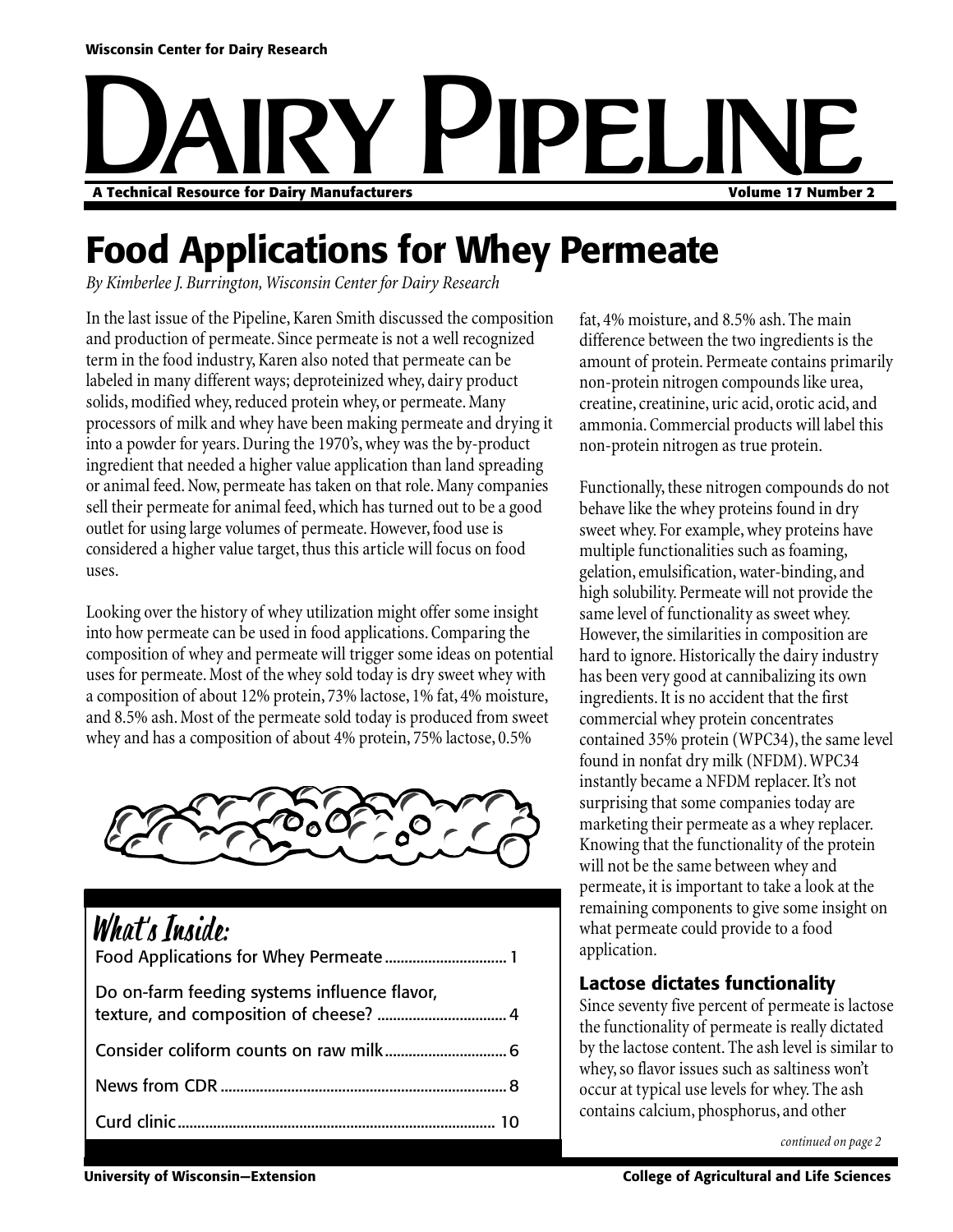#### **Pound Cake with Permeate**

| <b>INGREDIENTS</b>   | (%)      |
|----------------------|----------|
| Butter, unsalted     | 26.67    |
| Eggs, whole          | 21.25    |
| Cake Flour           | 20.21    |
| <b>Sugar</b>         | 20.00    |
| Milk, whole          | 5.46     |
| <b>Whey Permeate</b> | 5.00     |
| Vanilla              | 0.87     |
| <b>Baking Powder</b> | 0.54     |
| Salt                 |          |
| <b>TOTAL</b>         | 100.00 % |

#### Procedure

1. Cream butter (room temperature) in mixing bowl for 1 minute at medium speed.

2. Add sugar gradually, creaming for 4 minutes at medium speed.

3. Slowly add beaten egg in 4 portions, scraping down bowl after each addition. Beat at medium speed for at least 30 seconds after each addition.

4. Combine dry ingredients (cake flour, whey permeate, baking powder) and add alternately with milk and vanilla, beginning and ending with dry ingredients.

5. Weigh out 775 g for each prepared pan (greased, parchment-lined 9" x 5" loaf pan).

6. Bake in conventional oven 180º C (350º F) for 55-65 minutes, or in a commercial reel oven at 148ºC (300º F) for 45 minutes.

Yield for batch size: 1-9" x 5" loaf

valuable minerals, which will contribute to the overall mineral profile of a food product. Fat content in permeate is very low so there is no added functionality from the fat.

#### **Use permeate where lactose or whey are used**

Technically speaking, one could use permeate in many of the applications where lactose or whey are used. A reality of the food industry is that cost is the most important factor when determining ingredient use. The more functionality a food manufacturer can get for the same cost or equivalent cost, the better. Some companies list the potential uses for permeate on their promotional literature. "Whey and lactose replacer" is commonly listed, along with bakery products, dry mixes, snack foods, and milk replacer. A look at the 2003 ADPI Utilization and Production Trends report notes that food uses of lactose include infant formulas, confectionery industry, nutraceuticals, pharmaceuticals, special dietary use, prepared mixes, dairy industry, baking industry, and chemicals. Over 65% of the lactose is used for infant formula and confections.

ADPI also lists the food uses for whey. They include dry blends and prepared mixes, the baking industry, the confectionery industry, margarine manufacturers, nutraceuticals, pharmaceuticals, special dietary uses, soup manufacturers, institutional uses, and all others.

The dairy industry uses 39% of the whey, 20% is used on dry blends and prepared dry mixes and 15% is used by the baking industry. If you put these two lists together, there are many potential food uses for permeate. Breaking some of these categories

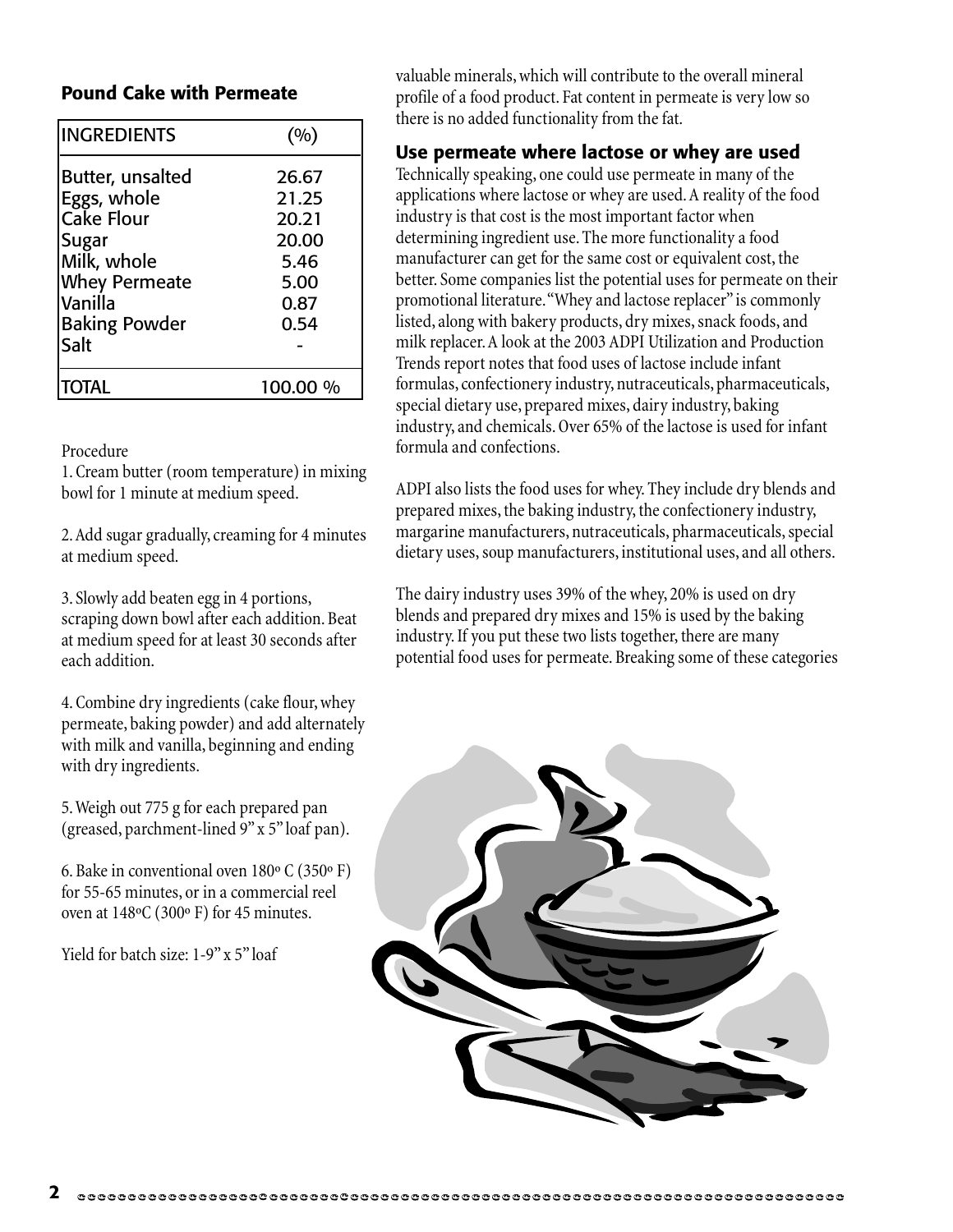

*High protein cheezy snack, ready for IFT 2005*

down and discussing specific products—and what permeate could provide in terms of functionality or benefits might trigger some new

ideas for those of you who make permeate and those of you who are thinking about using it.

Most of the applications listed benefit from the following characteristics of lactose: contributes to browning, is a crystallizable sugar, is less sweet than sucrose, absorbs volatile flavor compounds, attracts and absorbs synthetic and natural pigments, and has a low affinity for moisture. In the dairy product area, applications such as dips, process cheese food, cheese sauces, and ice cream could include permeate. As long as usage falls within the standards of identity for the dairy product, permeate can be a good source of solids. Baked products like breads, crackers, cookies, snacks, and sweet goods will benefit from the browning that permeate contributes. Browning not only enhances appearance but it also adds pleasant caramelized flavors. Retaining moisture is also an added benefit in baked products. Icings, coatings, and non-chocolate candies can use permeate to reduce sweetness, while providing important crystallization characteristics. Dry mixes are another product category that could benefit from permeate. In addition, seasoning mixes for meals and sauces, macaroni and cheese mixes, and seasoning blends for salty snacks could use permeate to help deliver the flavors while providing a clean dairy flavor for these savory applications.

In our work with whey, lactose, and permeate at the CDR, we have evaluated these ingredients in dairy applications, baked products, confections, sauces, and many others. Below are a couple of formulas that include permeate. Please contact us if you have questions related to permeate or other dairy ingredients.

#### **High Protein Cheezy Snack IFT Formula 2005**

| <b>INGREDIENTS</b>           | PER CENT(% |  |
|------------------------------|------------|--|
| All-Purpose Flour            | 28.36      |  |
| Extra Sharp Cheddar          |            |  |
| Cheese, grated               | 21.13      |  |
| <b>Unsalted Butter</b>       | 19.56      |  |
| Reduced Lactose Concentrated |            |  |
| Whey-60% Protein             | 9.78       |  |
| Whey Crisps™(smallest size)  | 7.82       |  |
| <b>Whey Permeate</b>         | 5.87       |  |
| Water                        | 5.09       |  |
| Supernatural Cheese Blend,   |            |  |
| Cheddar Type #80821 (EMC)    | 2.35       |  |
| <b>Cayenne Pepper</b>        | 0.04       |  |
| TOTAL                        | 100.00 %   |  |

#### Procedure

1. Place all ingredients in a bowl and mix on low speed until ingredients come together to form a ball.

2. Sheet to 10 mm thickness, cut into small pieces (approximately 1" x 1") and place on parchment-lined cookie sheet.

3.Bake 25 minutes at 325˚ F.

4. Cool on cookie sheet and store in the freezer until needed.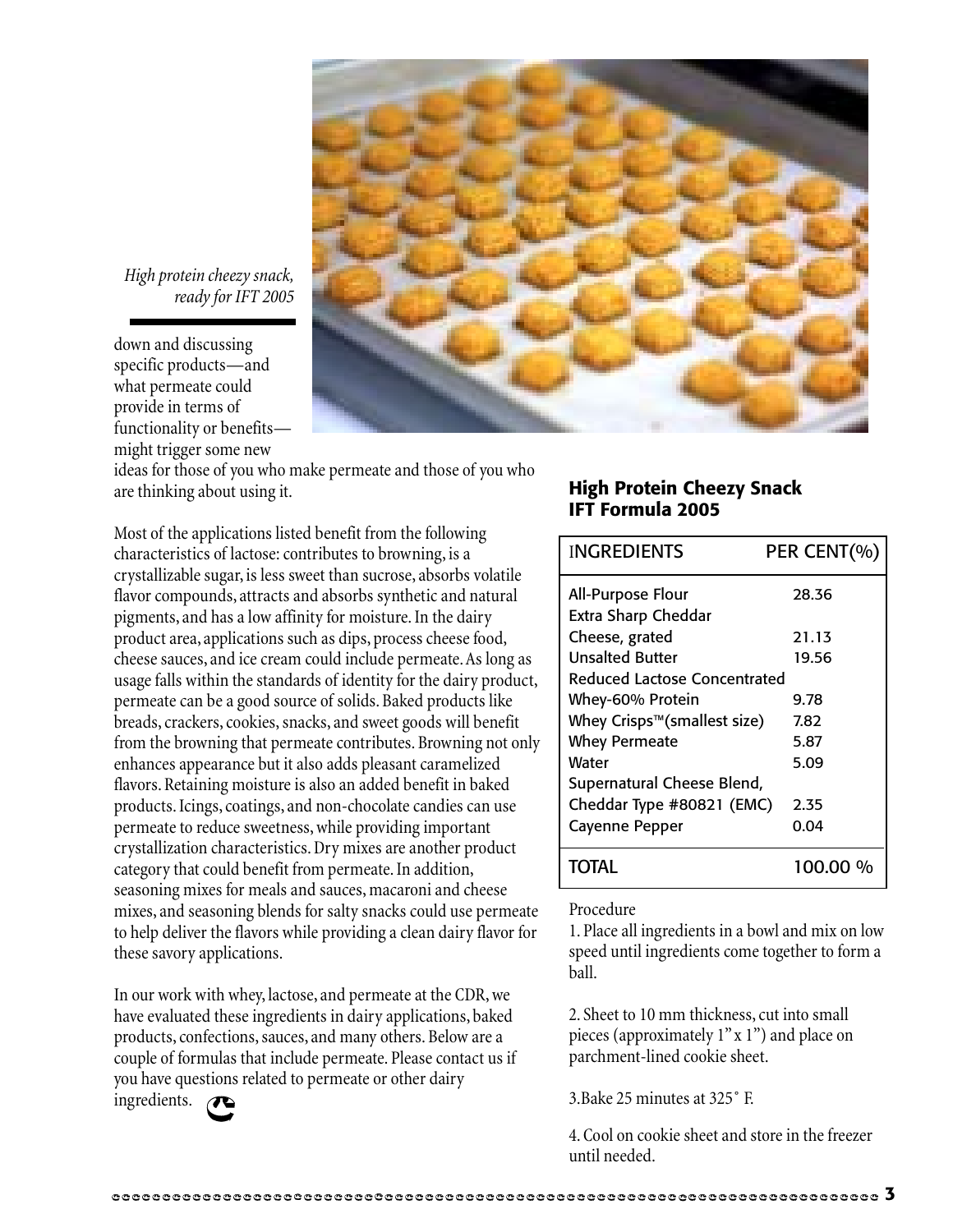### **Do on-farm feeding systems influence flavor, texture, and composition of cheese? Research Update**

Preliminary results from a study conducted by D. K. Combs , J. Lucey and S. Rankin of the University of Wisconsin–Madison, along with D. S. Banavara and M.A. Drake suggest bovine feeding systems do indeed influence milk and cheese. The researchers used an experimental design requiring that feeding and cheese-making trials were repeated several times during the grazing season. The first season, 2003, yielded some successes, however due to the drought and resulting loss of grazing forage, the trial was postponed until the 2004 season. In 2004, they increased the number of replicates, thus the number of milk samples and cheeses manufactured were doubled.

#### **Feeding treatments**

Milks were received from three separate feeding systems: grazing based (GBC), grazing with a corngrain supplementation G+G, (a common supplement to increase milk production) and a silage-based Total Mixed Ration feed (TMR).

#### **Milk production**

The cattle pasturing was conducted at the UW Arlington research station, which is set up for pasture-type studies (e.g. Reis and Combs, 2000). Mixtures of "Endura" kura clover with "Park" Kentucky bluegrass were established in pastures at the Dairy Cattle Research Center in March, 1999. Cattle were managed on pasture with a Management Intensive Grazing (MIG) system. To control the quality and amount of herbage, portable front and back fences were used. Fresh pasture was offered twice daily on the paddocks by moving a front fence, and a back fence was moved three times a week to limit grazing of re-growing forage. To allow uniform re-growth and to maintain pasture quality, the paddocks were divided into three sections that were mechanically clipped at 28, 21, and 14 days, respectively, before the start of the trial to stage pasture re-growth. Thus, cows grazed on forage that is between 14 and 21 days of re-growth.

#### **Animals and experimental procedure**

Fifteen multiparous lactating Holstein cows were used in a replicated 3 x 3 Latin Square statistical

design. Cattle and treatments were randomly assigned within each square. All cows received all treatments by the completion of the study.

#### **Milk collection and processing**

Milks were sampled and production measured for four consecutive days (eight milkings) at the end of each 21-day experimental period; individual milk samples were analyzed for fat, true protein, somatic cells and lactose by near infrared analysis (AgSource, Appleton, WI). For cheese making, a composite of the milks in each treatment was used. Thus, there were three cheeses made at the end of each experimental period. Laboratory scale (5 gal) cheese vats were used for cheese making. In 2004, cheddar cheeses were made two times on each trial (3 trials) over a period of approximately 2 months.

#### **Cheese composition**

Cheese composition varied as a result of several factors. Although the compositional data on the raw milk has not been reviewed, obviously the milk composition altered the cheese yield. Cheese yield of GBC was 10-15% lower as compared to TMR and G+G. No significant difference in protein or moisture content of cheese was observed as a result of treatment. There was some experimental variation, primarily due to the manufacture of cheese in small cheese vats where pressure, whey drainage, cutting are more difficult to control than in larger equipment. Milk and cheese showed significant color differences based on feed. GBC manifests a different color than the TMR cheese; GBC's are darker, redder and yellower than the TMR counterpart (cheese color evaluated with a colorimeter; data not shown).

#### **Flavor perception**

Flavor perception of cheeses was significantly different; for example, GBC exhibited more of a feed-like odor. The cheeses were aged between two and four months, then sent to MaryAnne Drake's lab at North Carolina State University for evaluation by a panel trained to use a cheddar cheese lexicon. Feed source influenced six attributes, shown in Table 1. The TMR cheese was slightly higher in whey and milkfat aroma. There was a higher level of diacetyl in the TMR and G+G cheeses. The GBC and G+G treatments had slightly higher sulfur and brothy notes. Across all cheese ages, the GBC and G+G treatments had a significant grassy note; this attribute was higher in the GBC samples.

#### **Textural differences**

Textural differences were observed between GBC, G+G and TMR treatments. In short, the GBC were consistently softer in texture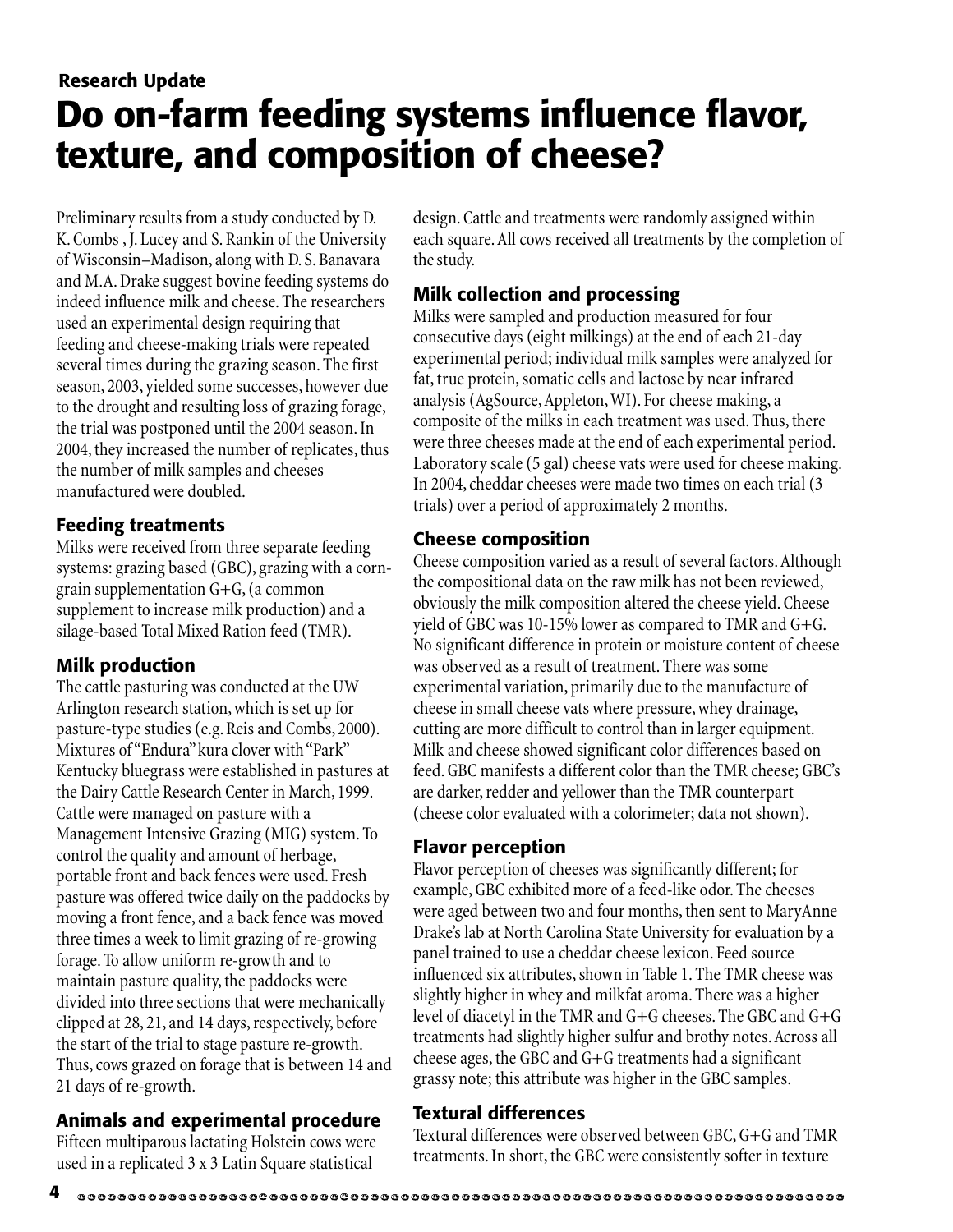|                                                                                                                                                            | <b>TMR</b>                                                                                                            | <b>GBC</b>                                                                                                                       | $G + G$                                                                                                               |
|------------------------------------------------------------------------------------------------------------------------------------------------------------|-----------------------------------------------------------------------------------------------------------------------|----------------------------------------------------------------------------------------------------------------------------------|-----------------------------------------------------------------------------------------------------------------------|
| Cooked<br>Whey<br><b>Diacetyl</b><br><b>Milkfat</b><br>Fruity<br>Sulfur<br>Free fatty acid<br><b>Brothy</b><br>Nutty<br>Catty<br>Cowy/barny<br>Grass aroma | 3.1a<br>2.5a<br>0.5a<br>3.4a<br>0.0a<br>0.65 <sub>b</sub><br>0.0a<br>0.80 <sub>b</sub><br>0.0a<br>0.0a<br>0.0a<br>0.0 | 3.0a<br>2.1 <sub>b</sub><br>0.0 <sub>b</sub><br>3.2 <sub>b</sub><br>0.0a<br>1.0a<br>0.0a<br>1.3a<br>0.0a<br>0.0a<br>0.0a<br>1.7a | 2.9a<br>2.3ab<br>0.5a<br>3.2 <sub>b</sub><br>0.0a<br>1.0a<br>0.0a<br>1.2a<br>0.0a<br>0.0a<br>0.0a<br>1.3 <sub>b</sub> |
| Sour                                                                                                                                                       | 3.1a                                                                                                                  | 3.1a                                                                                                                             | 3.1a                                                                                                                  |
| Salty                                                                                                                                                      | 3.8a                                                                                                                  | 3.9a                                                                                                                             | 3.9a                                                                                                                  |
| <b>Bitter</b>                                                                                                                                              | 0.0a                                                                                                                  | 0.0a                                                                                                                             | 0.0a                                                                                                                  |
| Sweet                                                                                                                                                      | 2.2a                                                                                                                  | 2.1a                                                                                                                             | 2.2a                                                                                                                  |
| Umami                                                                                                                                                      | 1.8a                                                                                                                  | 1.7a                                                                                                                             | 1.8a                                                                                                                  |

Table 1. Scores of Cheddar cheeses evaluated by a trained sensory panel. Higher values represent higher attribute perception. Letters next to values represent significant differences at the 95% confidence level.

than the other two treatments. The reasons for this are unclear, but they may relate to the GBC product having more unsaturated fatty acids (as reported in the literature), thus being softer (altered solid fat index) at a given temperature. The softer texture may also relate to some change in the casein micelle structure, yielding a curd with reduced firmness.

#### **Identifying the grassy flavor**

The researchers are still trying to identify the grassy flavor compounds. So far, multiple solventassisted flavor extracts have been completed. In addition, they have run approximately thirty chromatography runs (both with mass spectrometer and the olfactory port), and have been able to identify numerous potent odorants. However, a single, identifiable compound that is the root cause of the grassy note has not been identified yet. The grassy note may be due to a combination of several compounds and work to identify the chemical cause of the grassy note continues. The grassy note is definitely volatile, appears somewhat heat labile, and is clearly identifiable by sensory inspection in the GBC extracts.



Figure 1. Texture analysis of GBC as compared to TMR and G+G samples. Lower peak force values relate to softer cheese texture.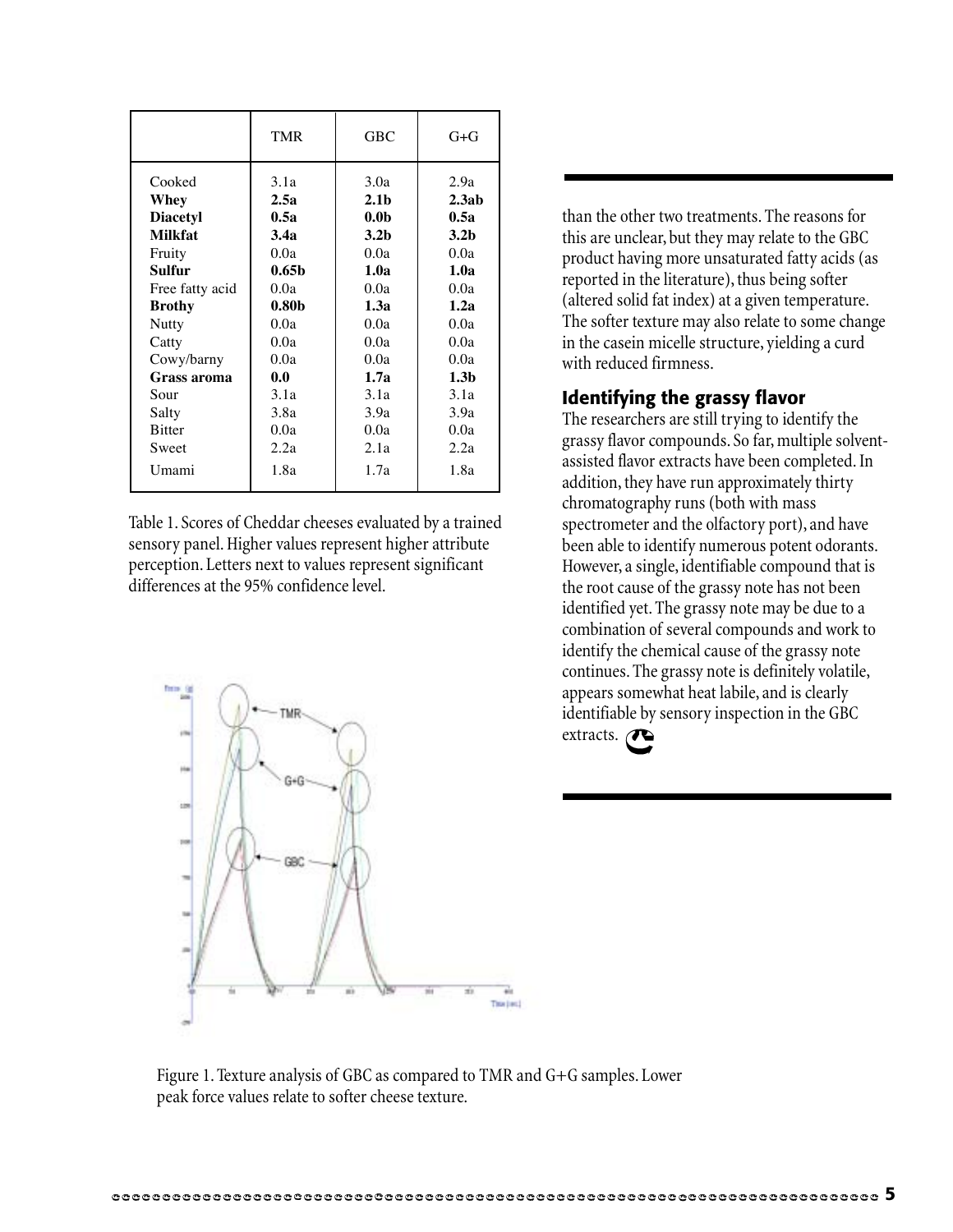### **Consider coliform counts on raw milk**

*R.L. Bradley and S. A. Rankin, Center for Dairy Research and Dept. of Food Science, UW–Madison*

We all know that coliform organisms are indicators of postpasteurized milk quality. And finding even one coliform would send most of us on a hunt for the source of contamination. In light of this, have you considered adding a test for raw milk coliforms to the usual Standard Plate Counts (SPC) and preincubation assays on your incoming milk? It might be useful as you attempt to gain better control of incoming milk supplies, particularly the milk coming directly from your patrons. If you did check raw milk what would you expect to find for coliform numbers? Here's my suggestion:

| Less than 25 cfu/ml   | excellent quality milk |  |
|-----------------------|------------------------|--|
| 25-50 cfu /ml         | good quality milk      |  |
| 50-100 cfu/ml         | could be better        |  |
| 100 cfu and higher/ml | fieldman get busy      |  |

In a review of published articles on this subject, there is good support for this assay. Soler et al. stated that statistical correlations between levels of the main microbial groups were significant at p<.001 level. Hutchison et al. acknowledged that total bacteria counts are not always a true indicator of on-farm hygiene but they failed to find a true marker organism that showed consistent higher correlations. In addition, Costello et al. showed a high correlation between (SPC) and coliform counts in 200 raw milk samples that were evaluated.

#### **Cleaning and coliforms**

Bramley and McKinnon stated that the causative sources of high coliform counts in raw milk are unclean equipment and low

temperatures during cleaning. In the evaluation of raw milk from 70 Irish farms over 13 months, researchers found that coliform bacteria were present in all milk samples, but 65-71% had <100 CFU/ml. Murphy and Boor supported the evidence of Bramley and McKinnon relative to unclean equipment and low temperature cleaning. Further, these authors indicated milking cows that have not been properly cleaned before milking will lead to high coliform populations among other populations of bacteria in the milk. Pre-milking udder hygiene is extremely important for obtaining low count

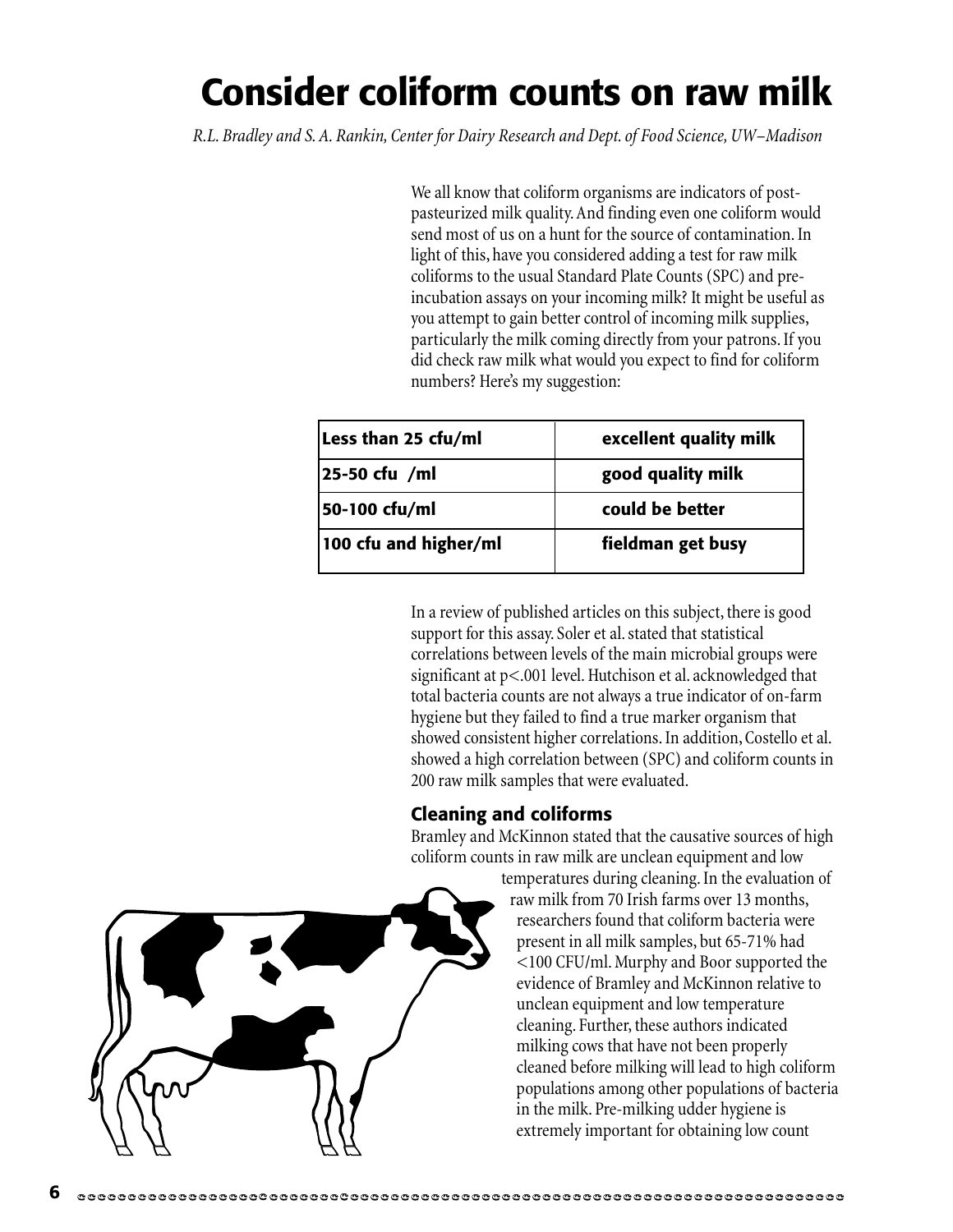milk. Lastly, the effective use of a sanitizer is important but the equipment, and the cow's udders, must be clean first. Another potent source for high coliform counts is coliform mastitis. These populations would usually be much greater than 100cfu/ml, depending on the amount of dilution in the bulk tank.

#### **What can you gain by doing a coliform count on raw milk?**

Results in 18-24 hours. Your field staff has quicker and more focused information to assist the patron in producing better quality milk

The cost to the plant is minimal. The equipment and supplies needed are already in the plant laboratory. If not, they should be!

This assay is on raw product where the principle amount of focus should be and less on finished product. (That is too late.)

Consider using a coliform count as a basis for premium payment, again directed at milk quality. Some dairy plants already do this. Coupled with SPC you will have a solid handle on equipment cleanliness, sanitation and milking practices on each farm

You will have to do some initial background coliform checks to establish the levels that you feel are appropriate. This is another good "tool" to use in your quest for the best quality raw milk.

#### **References**

Bramley and McKinnon (Microbiology of Raw Milk, in Dairy Microbiology, vol. 1, 2<sup>nd</sup> edition, R. K. Robinson ed, Elsevier, London 1990)

Costello et al., Dairy, Food, Environ., Sanitation 21:749-751, 2001

Hutchison et al., J. Food Protection 68:764-772, 2005

Murphy and Boor, Dairy, Food, Environ., Sanitation 20:606-611, 2000

Soler et al., International Dairy J. 5:69-74, 1995

"...the effective use of a sanitizer is important but the equipment, and the cow's udders, must be clean first."



a nintay niay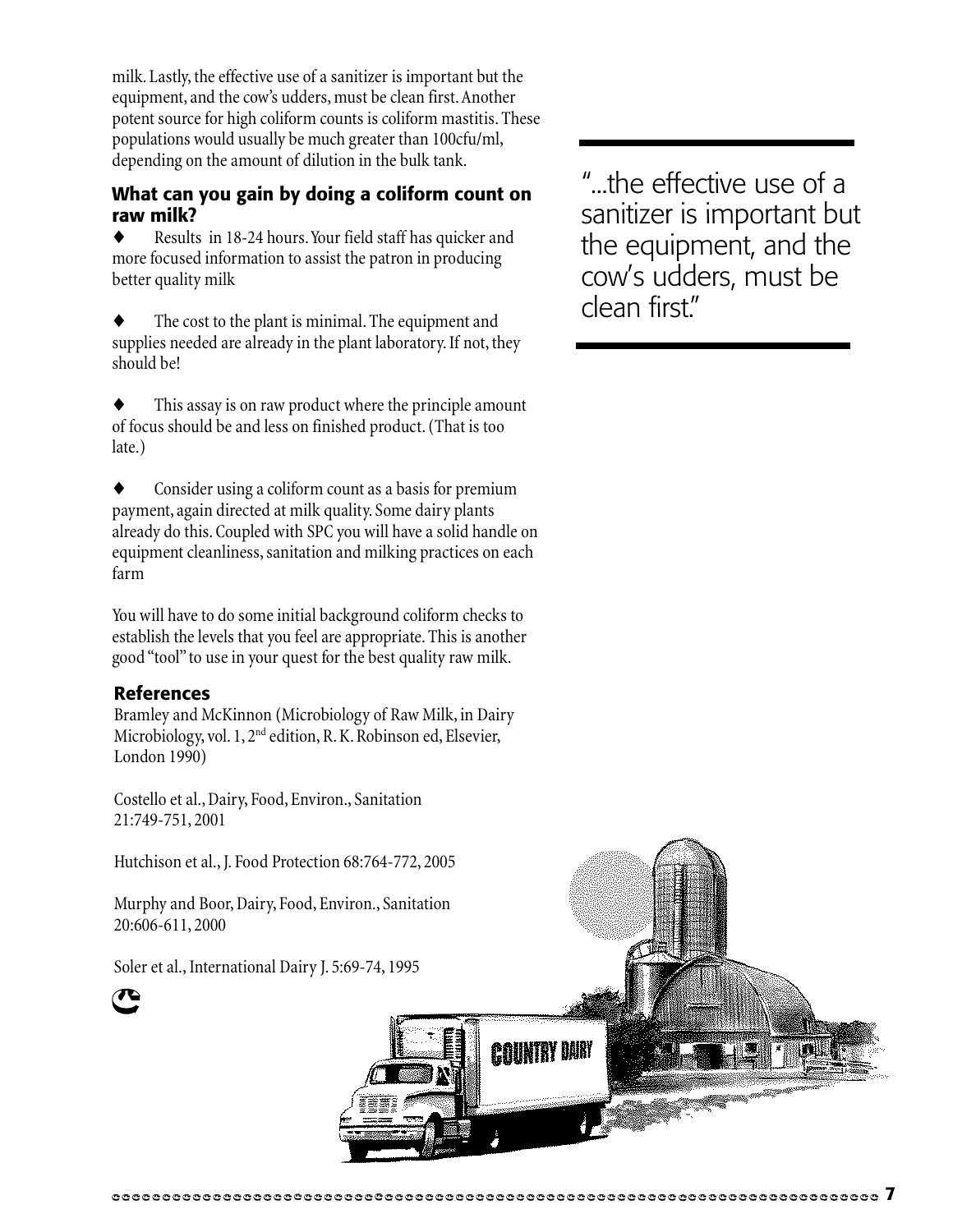### News from CDR

#### **CDR staff on the go**

Summer is the season of professional meetings that bring food science professionals together for lectures, presentations and trade shows. This year is no different, and several people here at CDR will be participating.

#### **Institute of Food Technologists, IFT**

Karen Smith, Ph.D., CDR Whey Separations Technologist, works with the dairy ingredients, and cheese research and applications programs at CDR. Karen will present "Ultrafiltered milk and ultrafiltered milk ingredients: What's in store for the future?" at the annual IFT meeting. New Orleans, LA is the site of the annual IFT meeting, July 16 to 20, 2005. Additional information can be found at: http://www.ift.org/

You can also visit with CDR folks at the Dairy Management Inc. IFT booth, where Kathy Nelson will be serving up some high protein cheese crackers. (See photo below and more photos on page 3.) KJ Burrington will be sampling a high protein beverage.



#### **American Dairy Science Association, ADSA**

Rani Govindasamy-Lucey, CDR scientist, presented findings of work recently completed at the Center at the 2005 ADSA annual meeting. Rani will discuss the "Use of Cold Microfiltration Rententates for Standardization of Milks for Pizza Cheese: Impact on Yield and Functionality". Cincinnati, Ohio was the site of the annual ADSA meeting, July 24 to 28, 2005. Additional information: http://www.adsa.org

Kyungwha (Kate) Lim, CDR sensory coordinator, also traveled to Ohio to present a summary of work recently completed at the Center during the 2005 ADSA annual meeting. Kate presented "The effect of cheese temperature on the texture and shredding of mozzarella."

#### **International Dairy Federation**

You still have time to register for the International Dairy Federation mtg., September 17-22nd in Vancouver. Over 500

people have already registered for this international meeting. For more details, including registration info and the entiire program check out: www.idf2005.com

#### **Moving on**

It is always gratifying to see people move onwards and upwards to further their careers but when they leave CDR



to do it we always miss them. Recently, Cindy Martinelli, Bill Hoesly, and Brian Lietzke left CDR for greener pastures—and we are missing them.

#### **Master Cheesemaker program**

Now that Jim Path has retired, Marianne Smukowski will be coordinating the Wisconsin Master Cheesemaker® Program. Joanne Gauthier continues her administrative role; call her with general questions and get in touch with Marianne to schedule cheese sampling or plant visits. <sup>(</sup>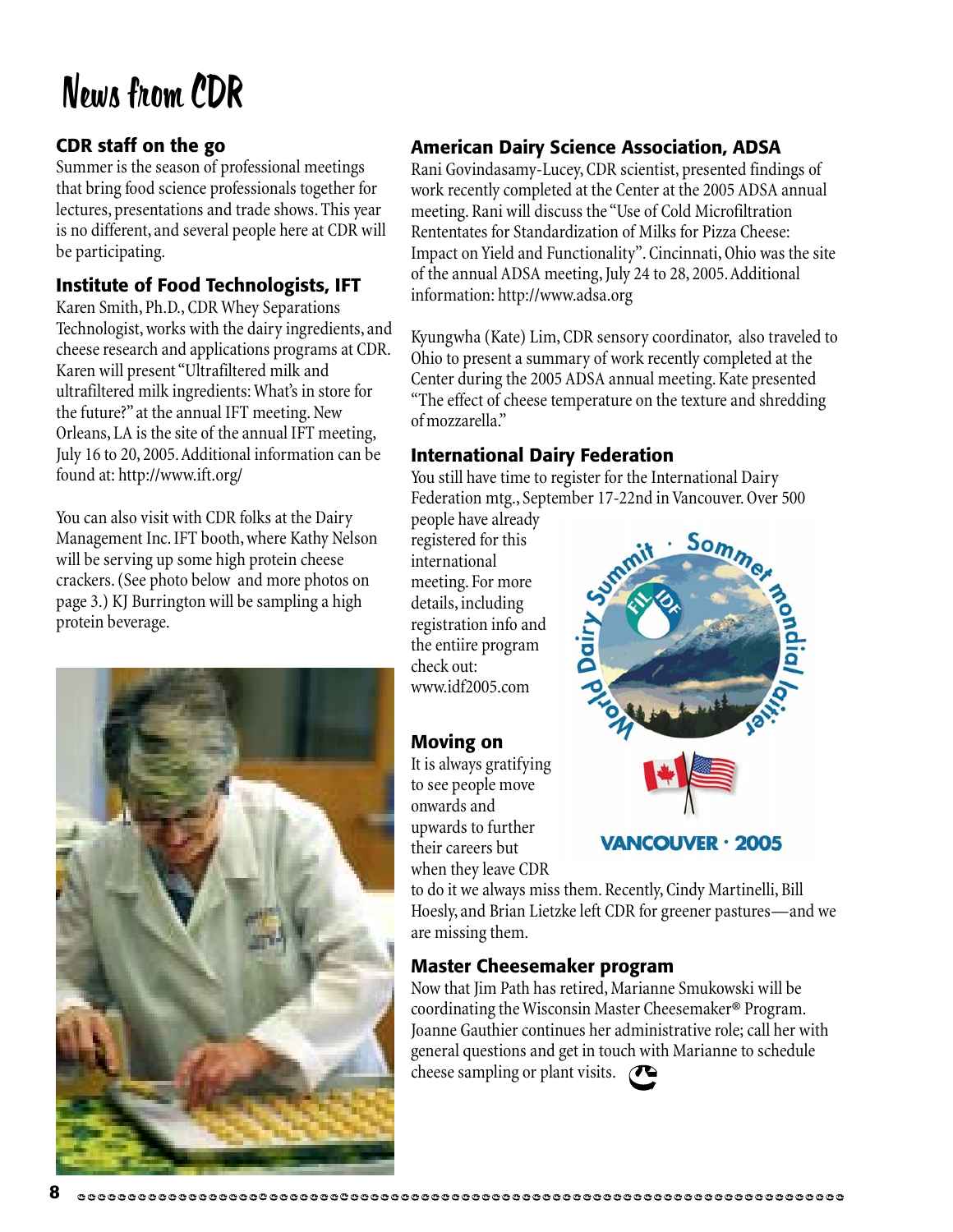### **parmesan vs Parmesan**

Is parmesan a generic name for a hard cheese that is often grated, or is it the English translation of Parmigiano Reggiano, a protected hard cheese made in Italy? If you are an Italian cheesemaker, chances are you back the latter interpretation and you are very protective of the name parmesan. If you are a Wisconsin cheesemaker who has been making parmesan for decades, you might also be feeling very protective of the name and identity of your parmesan cheese.

Thus, we have the polarization that stops the Codex Alimentarius Commission from developing a worldwide standard for parmesan cheese. European Union regulations support geographic indications that limit the production of Parmigiano Reggiano cheese to the area around Parma, Italy. And, in their interpretation, the same goes for parmesan. Outside of the European members, most of the165 member states of the Codex Commission disagree.

Although progress was blocked at the recent Codex meeting in Italy, creativity was not. Below is the unofficial report of the28th session of the Codex Alimentarius Commission.

### **The Ballad of Parmesan Cheese - (Another Codex Moment)**

In an age long ago when men had ten-fold The strength and endurance today A battle did rage in the chamber of delegates In Rome on two hot muggy days.

The siege of Troy lasted ten years And the Greeks gave no quarter it's true, But the battle of Rome with the Italians at home Aged us like cheese as it grew.

The war of the cheeses divided the world Between parmesan, big "P" and small. Were we crazy to fight and lash out with words When a little "p" had gotten too tall?

The war of the cheeses began with a bang With Canada's man in the Chair. The EC began by planting its flag. "Defend Parmesan cheese!" they declared.

The U.S. intervened with a Homeric retort And challenged the EC in its views. The hard grating cheeses are hardly so great. Could this truly be groundbreaking news?



For one hundred years all nations have made A product called parmesan cheese. What manner of magic will vanquish the rights Of companies to do as they please.

Must the Americas give up the right to their name If Amerigo Vespucci returns? Good sense is not common when passions are hot And GI's are an issue that burns.

The light of the day was fading so fast We thought that the end must be near. Then Singapore called for a vote of the members And the nuclear option was here.

Volcanoes erupted and spit forth their fire And it appeared the world might end. A long night of talking produced no results For our principles we had to defend.

On day two of this epic in the annals of man Our labors produced no rewards. The EC betrayed our efforts for peace And the multitude fell on their swords.

While hope yet remains that in future fair trade Will protect us all if we pray. For now, the consumer must weep as we acknowledge defeat For there's no parmesan standard today.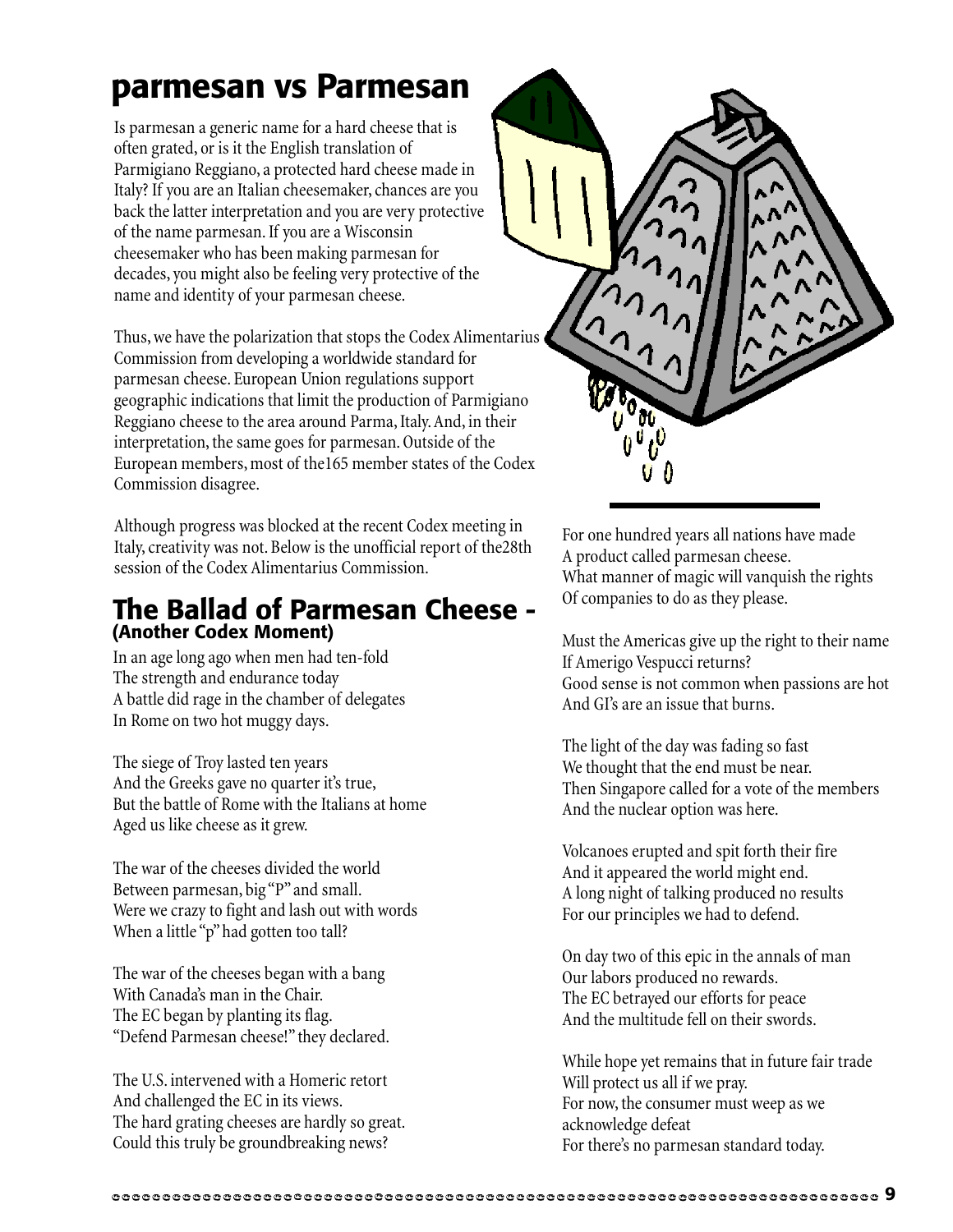## Curd Clinic

Q. While grading cheese recently my co-workers and I got into a discussion regarding cheese composition sampling. What led to the current technique for sampling barrels and large blocks of cheese?

A. Current sampling techniques originate from a 1982 research project, funded by the National Cheese Institute (NCI) and carried out right here in Madison. Members of NCI had consistently experienced solid cheese losses and they suspected inaccurate moisture measurements as the cause.

Back then, 500 lbs of cheese in corrugated, steel or fiber barrels were sampled by inserting a trier through the bung hole in the barrel cover and aiming toward the center of the barrel. The amount of moisture in that plug of cheese was used to determine the moisture content of the entire vat. But was this the most accurate method?

Tom Blatttner, Norm Olson, and Dean Wichern at the University of Wisconsin–Madison took on the task of developing a sampling procedure that would accurately measure the moisture content of barrel cheese. They started by sampling 54 steel and 18 fiber barrels of cheese using the conventional method. Then they sliced the cheese vertically through the center and used a grid to select 72 two-inch plugs. Finally, the remaining cheese from each barrel was ground, blended and five samples were taken. Duplicate samples were tested for moisture and the average of the ten samples defined the true moisture value. Knowing the true moisture and developing a "map" of the moisture throughout the barrel allowed the researchers to investigate alternative sampling locations. Once the site was selected, they followed up with a verification study which confirmed they had indeed developed a more accurate method for sampling barrel cheese for moisture.

By mapping the distribution of moisture in a barrel of cheese the researchers were able to describe a general pattern. They concluded that "Although the pattern varies from barrel to barrel, this study indicates that the area near the top center of the barrel contains cheese that is significantly lower in moisture than cheese located around the sides of the barrel. Sampling error is reduced by changing the angle of the trier when the sample is taken." See Figure 1. for a visual comparison of before and after sampling techniques.

#### **References**

Blattner, T.M., Olson, N.F., Wichern, D.W., Sampling barrel cheese for moisture analysis: comparison of methods. J. Assoc. Off. Anal. Chem. 68:718 July/August 1985

Official Methods of Analysis of AOAC International, 16th Edition Volume II, 1998.

#### **Figure 1.**

#### **Insert the trier 2 3/4 inches from the edge of the container**

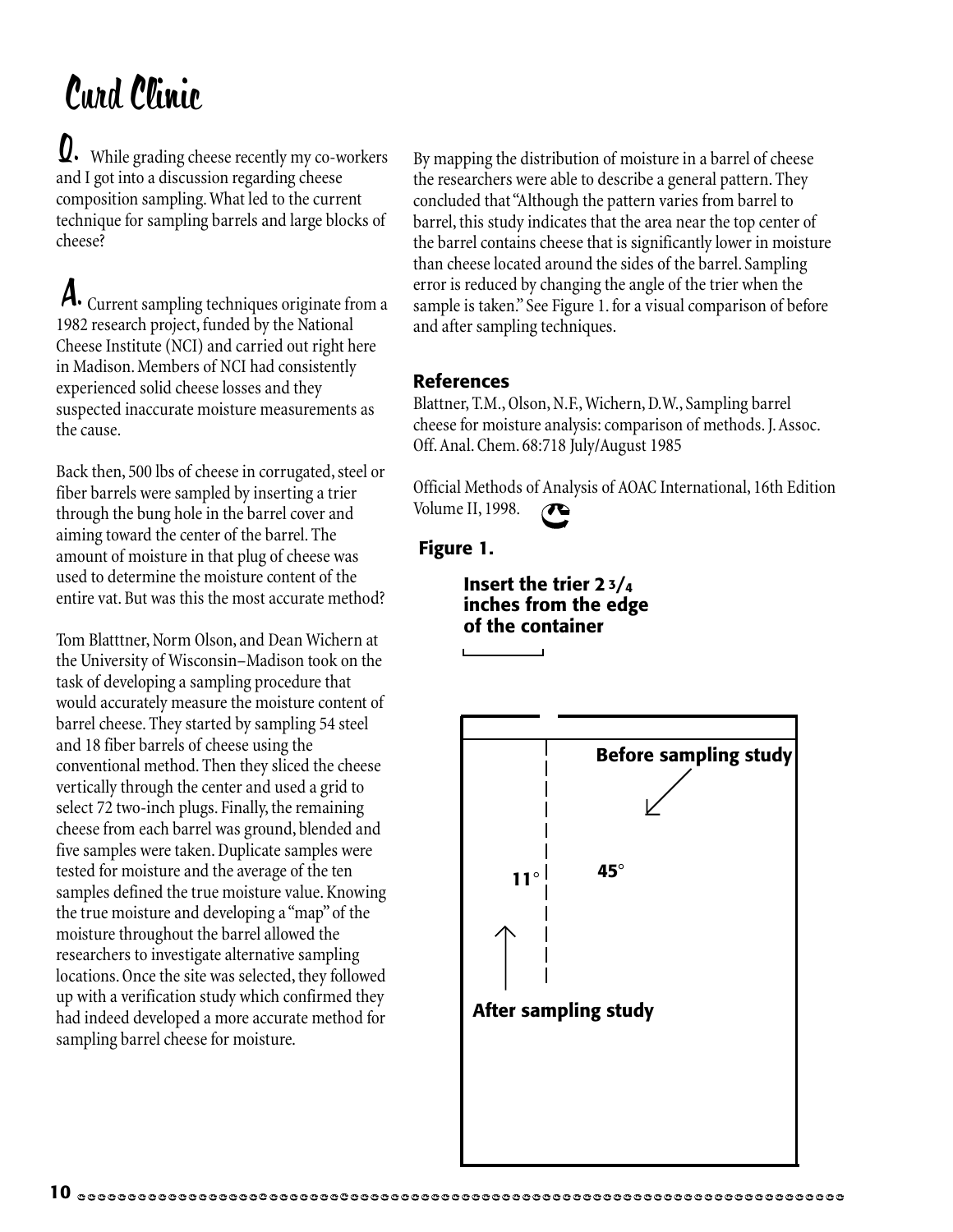#### **Sampling technique described in the AOAC manual**

33.1.06 AOAC Official Method 970.30 Sampling of Cheese Final Action

C. Sampling technique for Barrels —First Action 1986 —Final Action 1993

*Sampling by means of trier.*—Insert 30.5 cm (12 inch) blade length trier 7 cm (2.75 inch) from the edge of the cheese and toward nearest outside edge of barrel at 11º from the vertical. Center of the plug hole shall be 7 cm from the edge of the cheese. Trier guide fixed at 11º may be used as aid.

If cheese barrel is full, i.e., not >2-3 cm headspace, it is possible to draw reliable sample through bung or sample port in cover which permits insertion of trier at 7 cm point. If headspace is  $>$ 3 cm, remove cover; other wise point of trier insertion will be distorted. In no instance should barrel containing cheese from more than 1 vat be selected as sample for moisture analysis.

For reliable sample, insert trier to draw full 27.9-30.5 cm. (11-12 inch) plug from full container. If plug breaks short of 25.4 cm (10 inch), draw another plug from a different location 7 cm from the edge. For plug between 25.5 and 30.5 cm, remove the top 11.4 cm (4.5 inch) for sealing the plug hole. Transfer the next 10.2 cm (4 inch) portion to sample container. Discard remaining bottom portion of plug.

#### **For more information about measuring cheese moisture**

The Journal of the AOAC International, Vol. 84, No. 2, 2001 published a special report on the variation and measurement of moisture in cheese. Guest editor was Bob Bradley, emerita professor of Food Science at the University of Wisconsin– Madison. We have several dozen reprints available, call 608 262-8015 if you would like a copy.



Please help us keep our mailing list current! Simply phone, fax or e-mail the information requested below to:

> *The Dairy Pipeline* Center for Dairy Research 1605 Linden Dr. Madison, WI 53706 phone: 608/262-8015 fax: 608/262-1578

You can also choose to forgo a mailed copy and get on our e-mail subscription list which will remind you to read the Pipeline on the web. Sign up for this option on our website: www.cdr.wisc.edu

Name

| ,,,,,,                                        |
|-----------------------------------------------|
| Company <b>Company</b>                        |
| Street Address <b>Exercise Street Address</b> |
|                                               |
| City                                          |
| <b>State</b>                                  |
| Zip                                           |
| Country _____<br>(and mailing code)           |
|                                               |